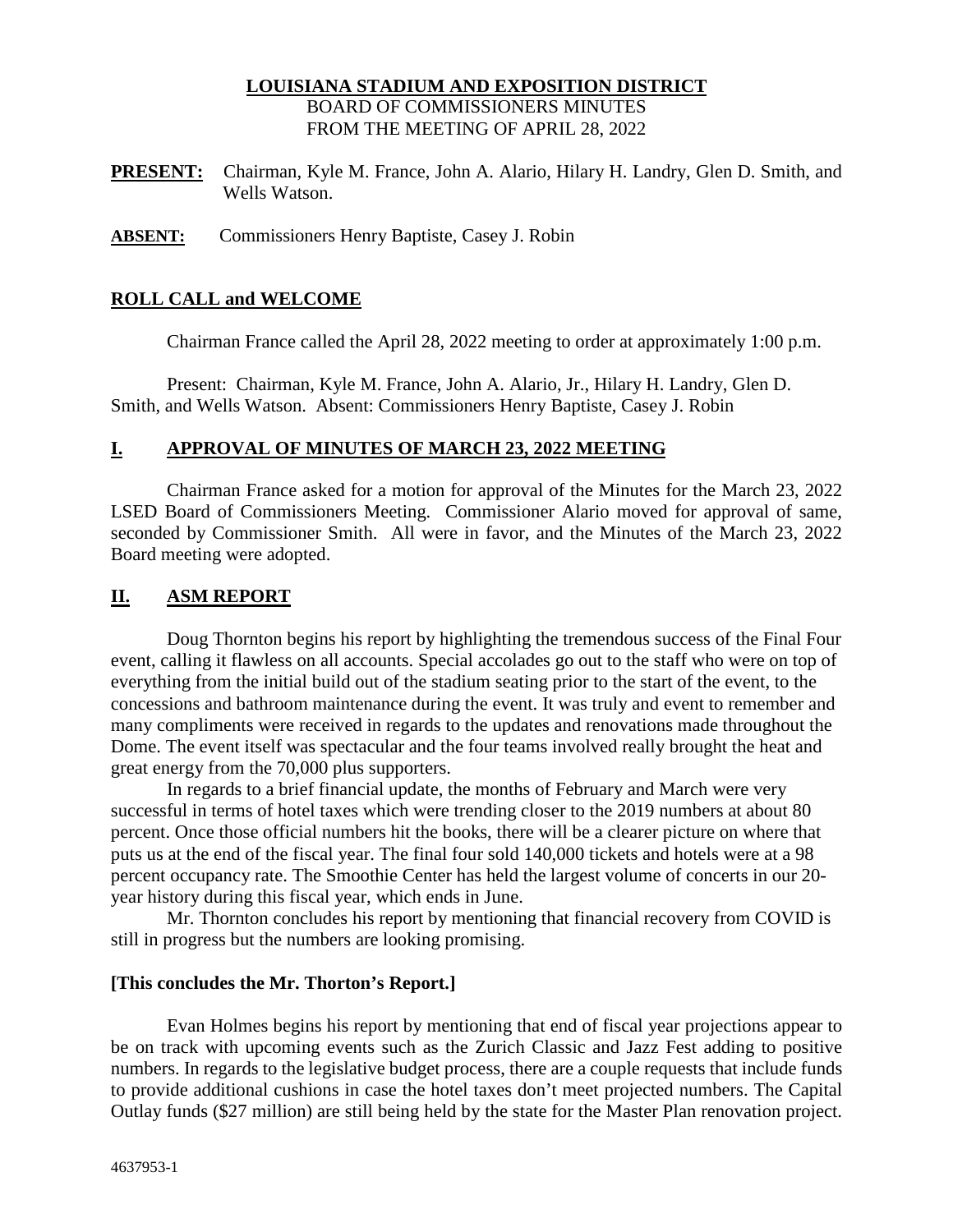There are also funds being allocated to Priority two and five of the Westwego Sports Complex project and there is a plan to address how to be effective with those dollars once they are released.

Mr. Holmes concludes his report by briefly sharing updates regarding the Substantial Completion of the Phase 3a commissary work which will create a much better work space for the kitchen food service teams. He also mentions that The Zurich Classic was a huge success and accolades go to Luke Farabaugh and his team for executing an excellent event.

#### **[This concludes Mr. Holmes' Report.]**

Zane Collings presents the Facility Operations Report, highlighting the concession numbers from the Final Four events; two nights with over 70,000 people per event equated to \$54 a head which is a record for the Superdome. The staff received many accolades and compliments from everyone. Special thanks to Farrow and his team for helping to deliver such an amazing event. We are already bidding on future Final Four events in 2027 and 2031 with the NCAA.

After the Final Four there were numerous events including Eric Church concert and Jeff Dunham and the Pelicans ended up in the NBA playoffs, which brought multiple nights of sold out games to the Smoothie King Center. The marketing team is doing an excellent job and it shows in the turnout of these events. Gus Canazio was introduced as the newest member of the Marketing team and brings tons of experience with him and will add lots of value to that department.

Mr. Collings goes on to discuss the preparation for the NFL season, including security meetings and the continued construction in the Superdome. There are open positions available for Event Coordinator and Guest Service coordinator, as well as a Chief of Public Safety and the search to fill these positions is ongoing. In regards to future events, we have the NOLA Gold, Essence fest and four other events to finish out the fiscal year.

Mark Waguespack shares an update in regards to the marketing department's efforts in regards to the charitable donations and complimentary tickets to upcoming events. Majority of these organizations use the donations for raffles and create night out experiences for young people. Mr. Collings notes that there has been around \$65,000 in ticket donations as part of this charitable initiative. Email marketing is doing well boosting sales to around \$300,000 in Quarter 1. The team is continuing to track metrics and lead generation from email to sale.

Kathleen Turner reports on the progress of the DBE program spending, mentioning that the state list of DBE vendors is being merged with ASM's list to help build the pipeline of vendors and contractor. There's a shared initiative with companies such as Sodexo and Centerplate to incorporate more DBE subcontractors and vendors which helps us to track spending with them and include them in DBE metrics. The search is ongoing to find electrical contractors from the construction side. YouthForce NOLA has confirmed the employer partnership and they will bring us nine interns in June and also 50 students in June for a presentation. The shadowing program is a continued success with great student testimonials.

Mr. Collings concludes his report by confirming to reach out to him if any of the commissioners are interesting in submitting recommendations for charitable ticket donations.

### **[This concludes Mr. Collings Report.]**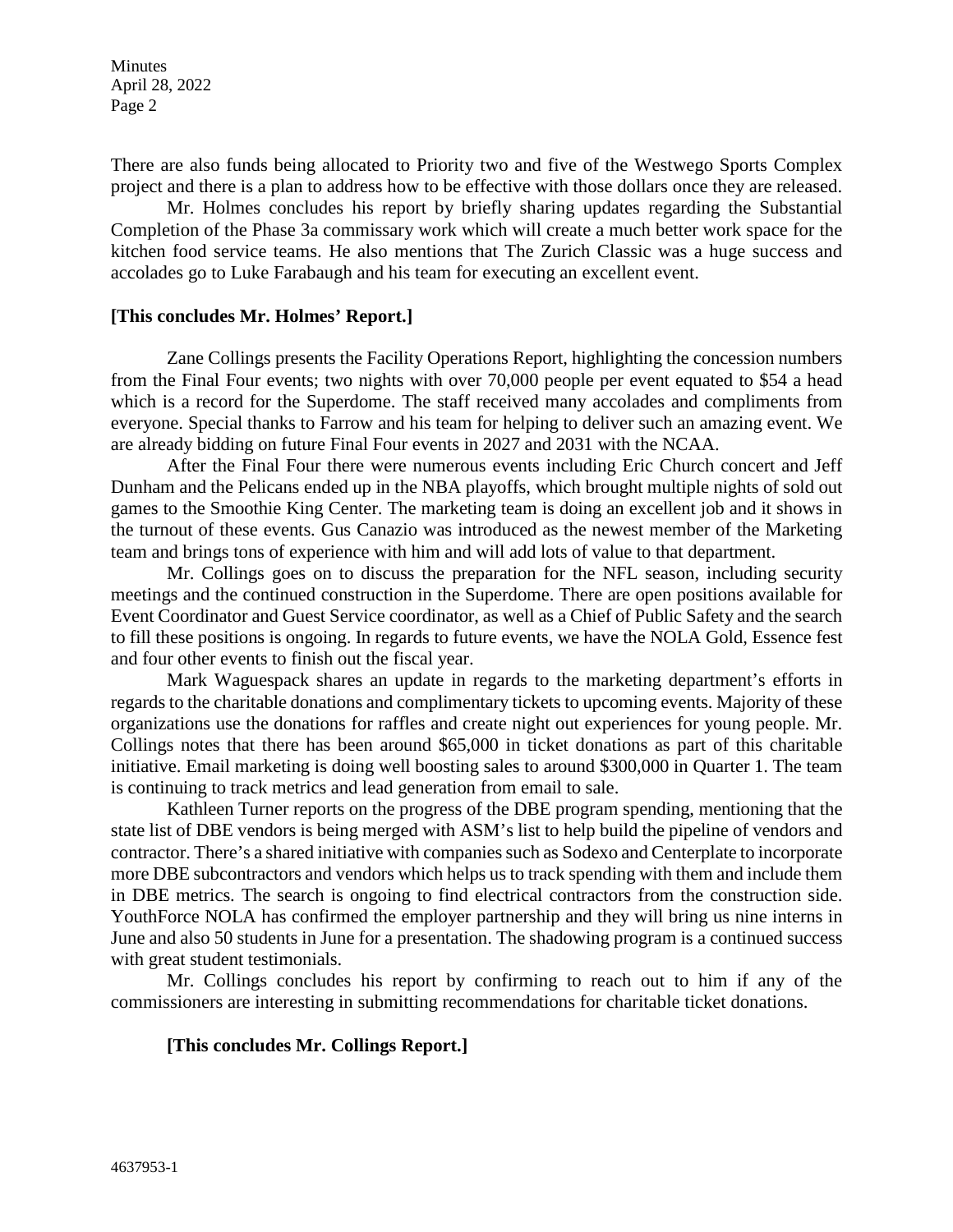# **IV. FINANCE REPORT**

David Weidler presents the Finance report by mentioning that though the February numbers fell \$900,000 short of 2019, the events in March and April will be closer to 100% or perhaps surpass the 2019 numbers. A request has been submitted to the budget office for \$5,000 to cover insurance premiums for the upcoming fiscal year but it was rejected. It will be resubmitted to the Senate, so results are pending but are hopefully expected to be approved in conference.

Mr. Weidler concluded his report by mentioning the totals from the Final Four are not yet available but should be complete by the end of May. He will then be able to give a clear picture of revenues from the event. The budget for the 2023 Fiscal year is in process and will likely be submitted at the June board meeting.

### **[This concludes Mr. Weidler's Report.]**

## **V. CONSTRUCTION REPORT**

Eileen Long begins the construction report by giving an update on the progress of the John Alario Phase 1 Site Surcharge package, which is now complete. There will be about six months of soil settlement. There is \$20 million allotted for Phase 1 and \$10 million allotted for Phase 2 and if the bidding can be done for those projects in June it could save up to \$1 million if the fund are made available. All documents have been submitted to FEMA in April in regards to the Hurricane Ida damages; however, we are still working through Insurance documents with the Office of Risk Management. Damages include the overhead door replacement and gutters.

In regards to the Smoothie King Center, the ongoing project is the LED Video Display boards that are currently being manufactured in China and are expected to ship out by May 15<sup>th</sup>.

In regards to the Superdome Master Plan, Phase 3a commissary work is near completion and Phase 3b GMP is still in process with Broadmoor.

### **[This concludes Ms. Long's Report.]**

# **VI. LEGAL REPORT**

Shawn M. Bridgewater begins her LSED Legal Report, presenting the following five (5) Resolutions, which were approved by the Board of Commissioners as noted below:

On motion of Commissioner Landry, seconded by Commissioner Watson, the Louisiana Stadium and Exhibition District authorized and approved an appropriation from the LSED Capital Reserve Account in the amount of \$183,314.53 to purchase equipment and make repairs necessary to maintain and operate the Caesar's Superdome, the Smoothie King Center, and Champions Square for the 2021-2022 Fiscal Year, including the specific items described on the Capital Reserve Request attached to the Resolution. ASM has received competitive proposals for the equipment and the repairs related hereto. ASM (acting on behalf of the LSED) and/or Chairman Kyle M. France are authorized to sign the respective purchase requisitions and related documents for the specific equipment to be purchased and the repairs to be made by A.J. Labourdette, Inc., S&S Construction, Integration Partners, A1 Elevation, Bayou Electrical Services, TPS Gulf Southeast, L.L.C., Altemp Insulations, Inc., Gootee Construction, Tiger Tech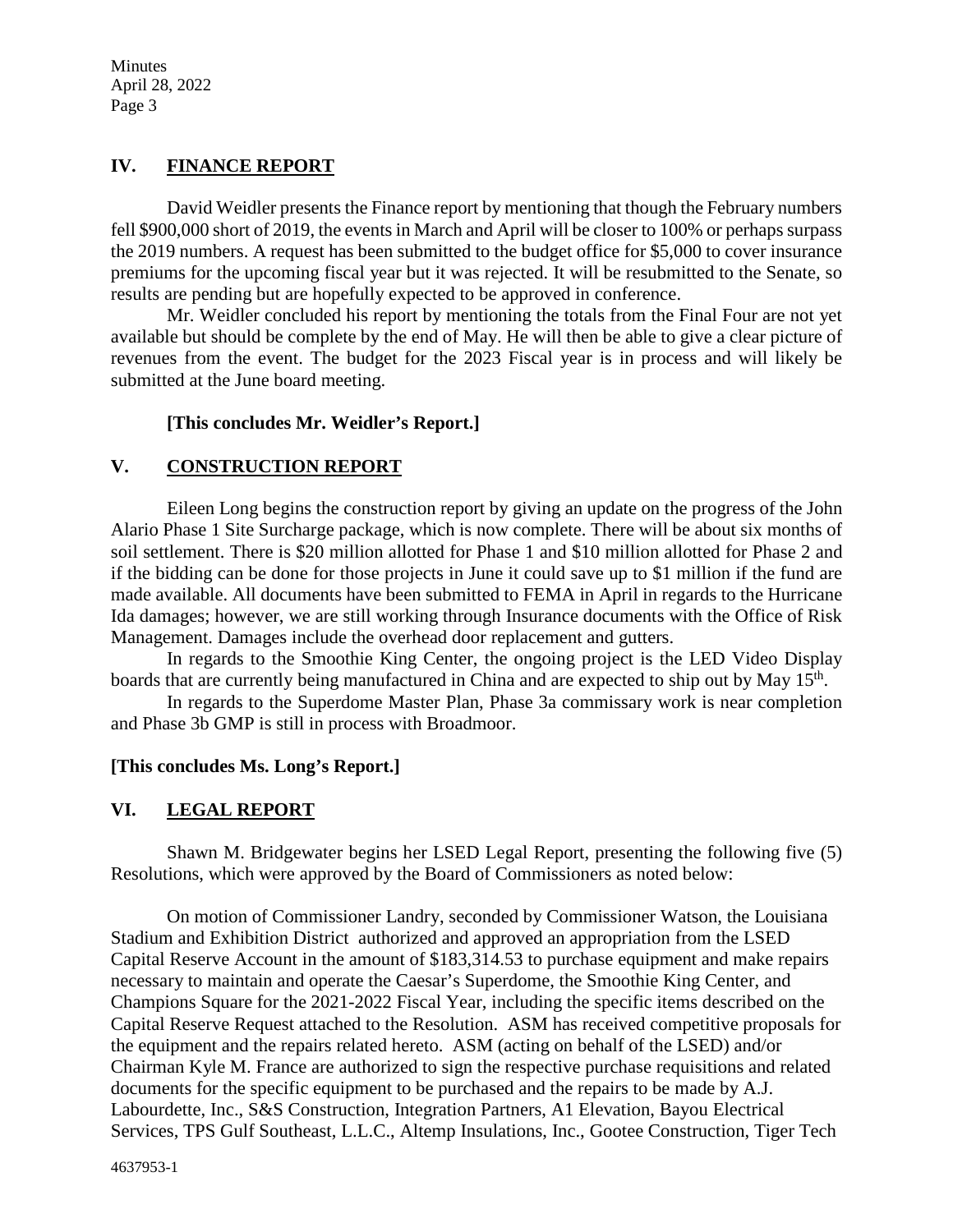Equipment Service & Repair and A.J. Labourdette, Inc. Copies of each of the Purchase Requisition forms and related documents are attached to the Resolution. The source of funds for this Resolution is the LSED Capital Reserve Account, and there are sufficient funds to support this Resolution. Approval of this resolution was recommended.

Voting in favor were Chairman Kyle M. France, Commissioners John A. Alario, Jr., Hilary H. Landry, Glen D. Smith, and Wells Watson. **Motion 22-24** passed.

On motion of Commissioner Alario, seconded by Commissioner Watson the Louisiana Stadium and Exhibition District ratified, authorized and approved, and ratifies the execution of a Certificate of Substantial Completion ("Certificate of Substantial Completion") with respect to the Contract for Construction Manager at Risk, by and between the LSED and Broadmoor, LLC, dated December 18, 2020, (the "Contract") for Phase 3a the 2019 Superdome Capital Improvements Project ("Master Plan Project"). The Certificate of Substantial Completion (a copy of which is attached to the Resolution), provided that the work performed with respect to Phase 3a of the Master Plan Project is, subject to the completion of certain punch list items, sufficiently complete in accordance with the Contract documents to allow the owner to occupy and/or utilize the work for its intended use.

This Resolution has been recommended by Legends Hospitality (Master Plan Project Manager) and Trahan Architects (Project Architect), and has been approved by the Master Plan Project Team, consisting of the LSED Project Representative, the ASM Project Representative, and the New Orleans Saints Project Representative. The signature of Chairman Kyle M. France to the Certificate of Substantial Completion is hereby authorized, approved, and ratified. Approval of this resolution was recommended.

Voting in favor were Chairman Kyle M. France, Commissioners John A. Alario, Jr., Hilary H. Landry, Glen D. Smith, and Wells Watson. **Motion 22-25** passed.

On motion Commissioner Smith, Seconded by Commissioner Alario, the Louisiana Stadium and Exhibition District authorized and approved the negotiation and execution of Amendment No. 03 to the PSI Agreement ("PSI Amendment No. 03"), to provide additional material inspections and inspection services with respect to the Phase 3b of the Project for a not to exceed fee of \$112,179.00.

PSI Amendment No. 03 has been recommended by Legends Hospitality (the Project Manager) and has been approved by the Project Team, consisting of the LSED Project Representative, the ASM Project Representative, and the New Orleans Saints Representative. The source of funds for PSI Amendment No. 03 is the Project Budget, and there are sufficient funds to support the Resolution. The execution of PSI Amendment No. 03 by Chairman Kyle M. France is hereby authorized, approved, and ratified. Approval of this resolution was recommended.

Voting in favor were Chairman Kyle M. France, Commissioners John A. Alario, Jr., Hilary H. Landry, Glen D. Smith, and Wells Watson. **Motion 22-26** passed.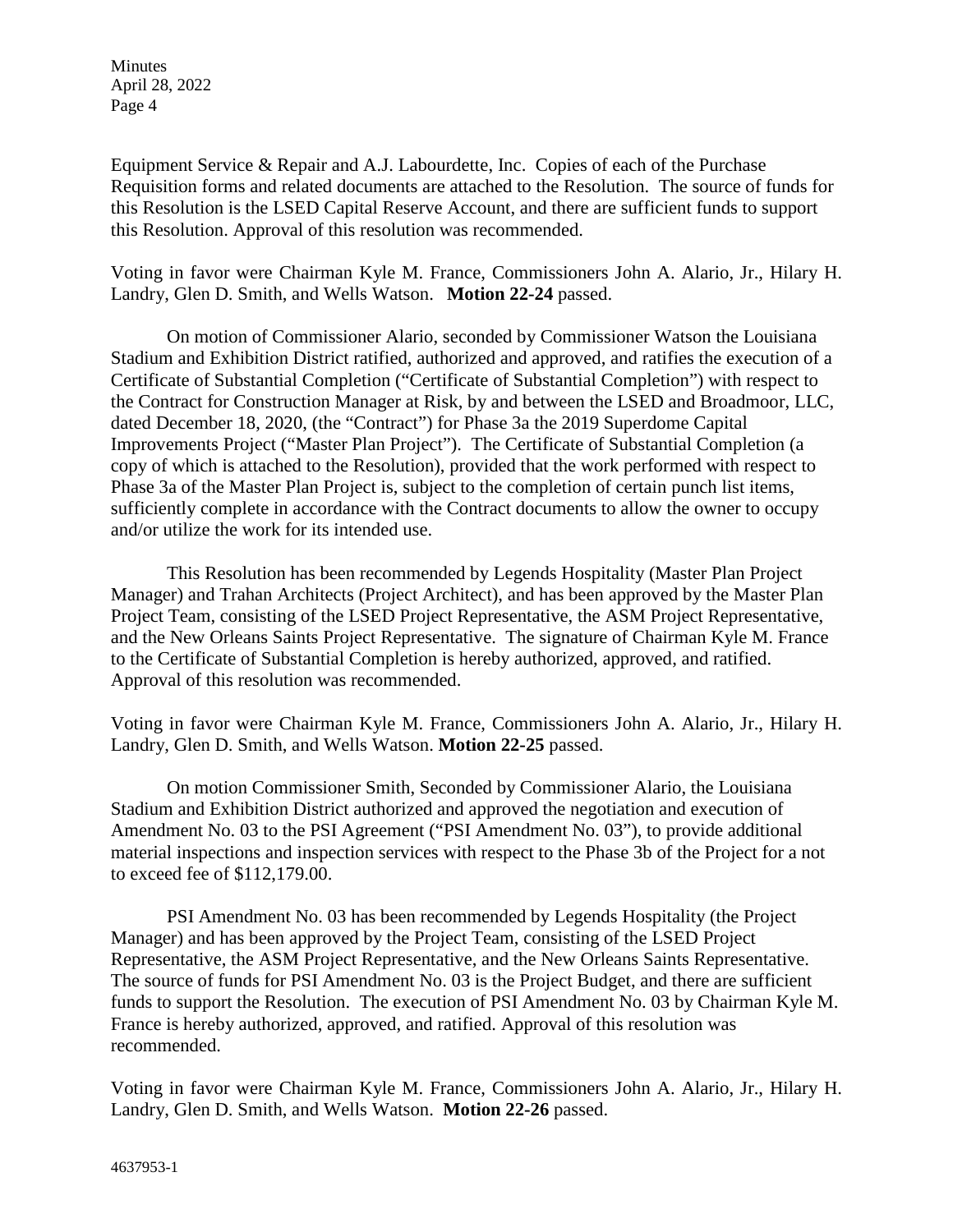On motion of Commissioner Landry, seconded by Commissioner Watson, the Louisiana Stadium and Exhibition District authorized and approved the engagement of a consultant and the negotiation and execution of a Consulting Agreement ("Agreement") to provide consulting services and advise the LSED and the State of Louisiana with respect to various matters that relate to the enhancement of the management and operation of the LSED facilities for a not to exceed fee of \$45,000.00. The Agreement will be on terms and conditions that are acceptable to Chairman Kyle M. France and LSED legal counsel and once finalized, will be ratified at a subsequent LSED meeting.

The source of funds for the Agreement is the LSED Capital Reserve account and there are sufficient funds to support the Resolution. The execution of the Agreement by Chairman Kyle M. France was hereby authorized and approved. Approval of this resolution was recommended.

Voting in favor were Chairman Kyle M. France, Commissioners John A. Alario, Jr., Hilary H. Landry, Glen D. Smith, and Wells Watson. **Motion 22-27** passed.

On motion of Commissioner Landry, seconded by Commissioner Smith, the Louisiana Stadium and Exhibition District authorized, approved, and ratified the execution of a Certificate of Substantial Completion ("Certificate") with respect to the Site Surcharge Contract by and between the LSED and Beverly Construction Company, LLC, dated October 1 2021, (the "Site Surcharge Contract") for the Westwego Sports Complex Project, a/k/a the John Alario, Jr. Sports Complex Project ("Project"). The Certificate of Substantial Completion (a copy of which is attached to the Resolution), provides that the work performed with respect to Site Surcharge Contract is, subject to the completion of certain punch list items, sufficiently complete in accordance with the contract documents to allow the owner to occupy and/or utilize the work for its intended use.

This Resolution has been recommended by Legends Hospitality (Project Manager) and has been approved by the Project Team. The signature of Chairman Kyle M. France to the Certificate of Substantial Completion is hereby authorized, approved, and ratified. Approval of this resolution was recommended.

Voting in favor were Chairman Kyle M. France, Commissioners John A. Alario, Jr., Hilary H. Landry, Glen D. Smith, and Wells Watson. **Motion 22-28** passed.

On motion of Commissioner Alario, seconded by Commissioner Landry, the Louisiana Stadium and Exhibition District confirmed and took the following actions with respect to the Alario Center Rear Gutter and Downspout Replacement Project ("Project"):

- i. On or about April 11, 2022, ASM Global sought proposals with respect to the Project and received the attached proposal from Orleans Sheet Metal Works and Roofing, Inc. to replace the gutters and downspouts located at the rear of the Alario Center; and
- ii. Following review by ASM Global as the Project Manager, the LSED hereby recognizes and accepts the recommendation of ASM Global to select the proposal of Orleans Sheet Metal Works and Roofing, Inc. in the amount of \$54,598.00 and